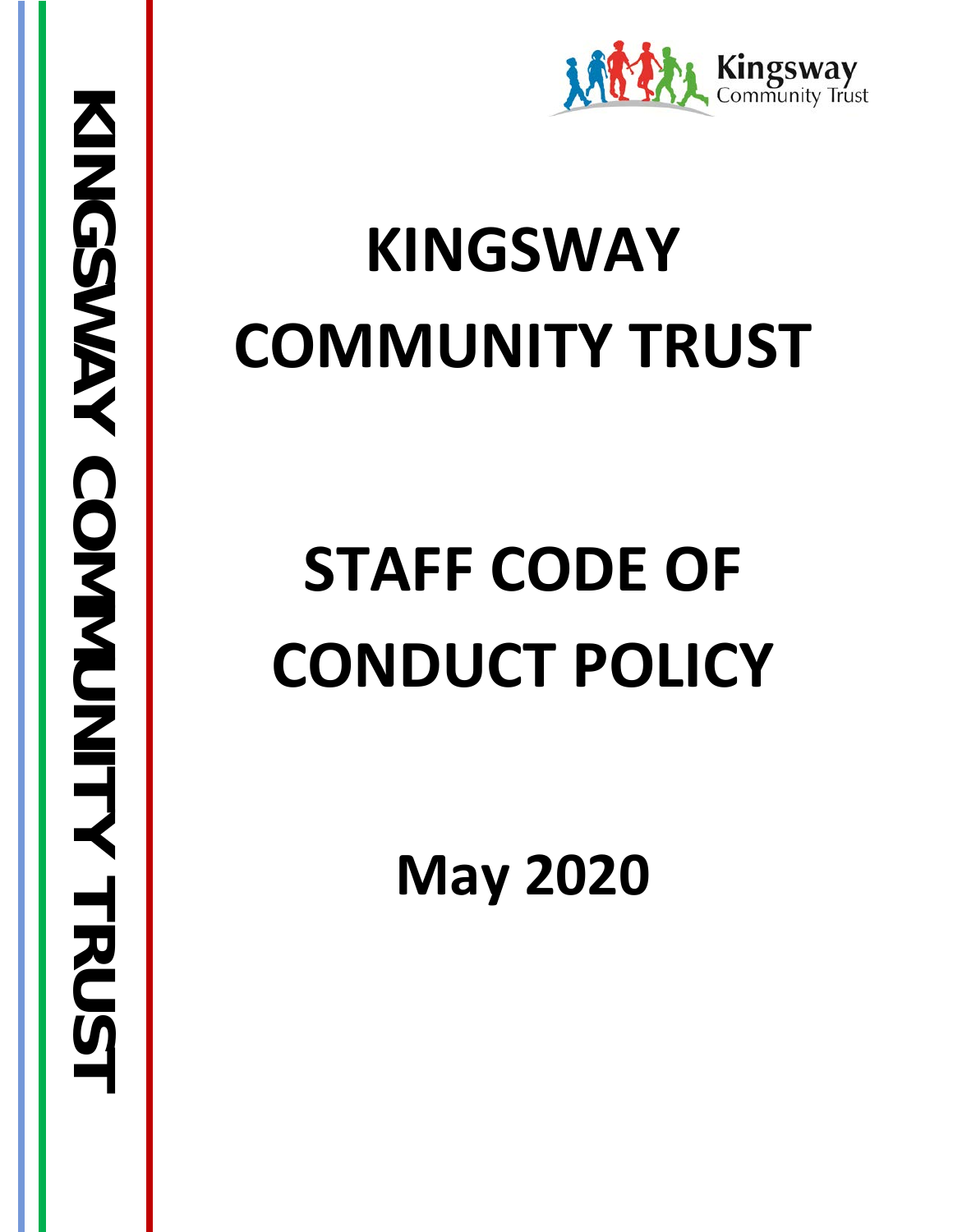### **Staff Code of Conduct Policy Date: May 2020 Review date: Autumn 2024**

#### **1. Introduction**

All staff who work at our Trust schools are important role models for the pupils with whom they come into contact. This policy forms part of a whole-school approach to ensure high standards and professionalism around effective learning and provision of a first-class education. Although strictly only relevant to teachers, in order to be coherent, **the trust expects that all staff fully comply with the Teachers' Standards 2012**.

[\(https://www.education.gov.uk/publications/standard/AllPublicationsNoRsg/Page1/DFE-00066-2011](https://www.education.gov.uk/publications/standard/AllPublicationsNoRsg/Page1/DFE-00066-2011) )

High standards of professional behaviour also support the Trust's Safeguarding policy, so it is expected that all staff will follow the behaviours described in this and other school policies at all times when working with pupils, on school business or representing the school.

#### **2. Aims**

Key aims:

- To enable all staff to know and understand what is acceptable, regarding behaviour, attitude, language and dress;
- To help staff work sensitively with pupils, parents/carers and other staff to create an environment free from physical, verbal or non-verbal abuse;
- To ensure that all pupils and staff have the opportunity to achieve their potential;
- To ensure that every pupil and member of staff is helped to develop a sense of personal and cultural identity, that is confidently held, sensitive to the views, beliefs and cultures of others.

School staff will adhere to the following principles:

- a) Put the wellbeing, development and progress of pupils first;
- b) Take responsibility for maintaining the quality of their teaching practice;
- c) Help all pupils to become confident and successful leaders and learners;
- d) Demonstrate respect for diversity and promote equality;
- e) Strive to establish productive partnerships with parents/carers, School staff and pupils, school education partners and the wider community;
- f) Work as part of a whole school team;
- g) Cooperate with other professional colleagues;
- h) Demonstrate honesty, integrity and uphold public trust and confidence in the school.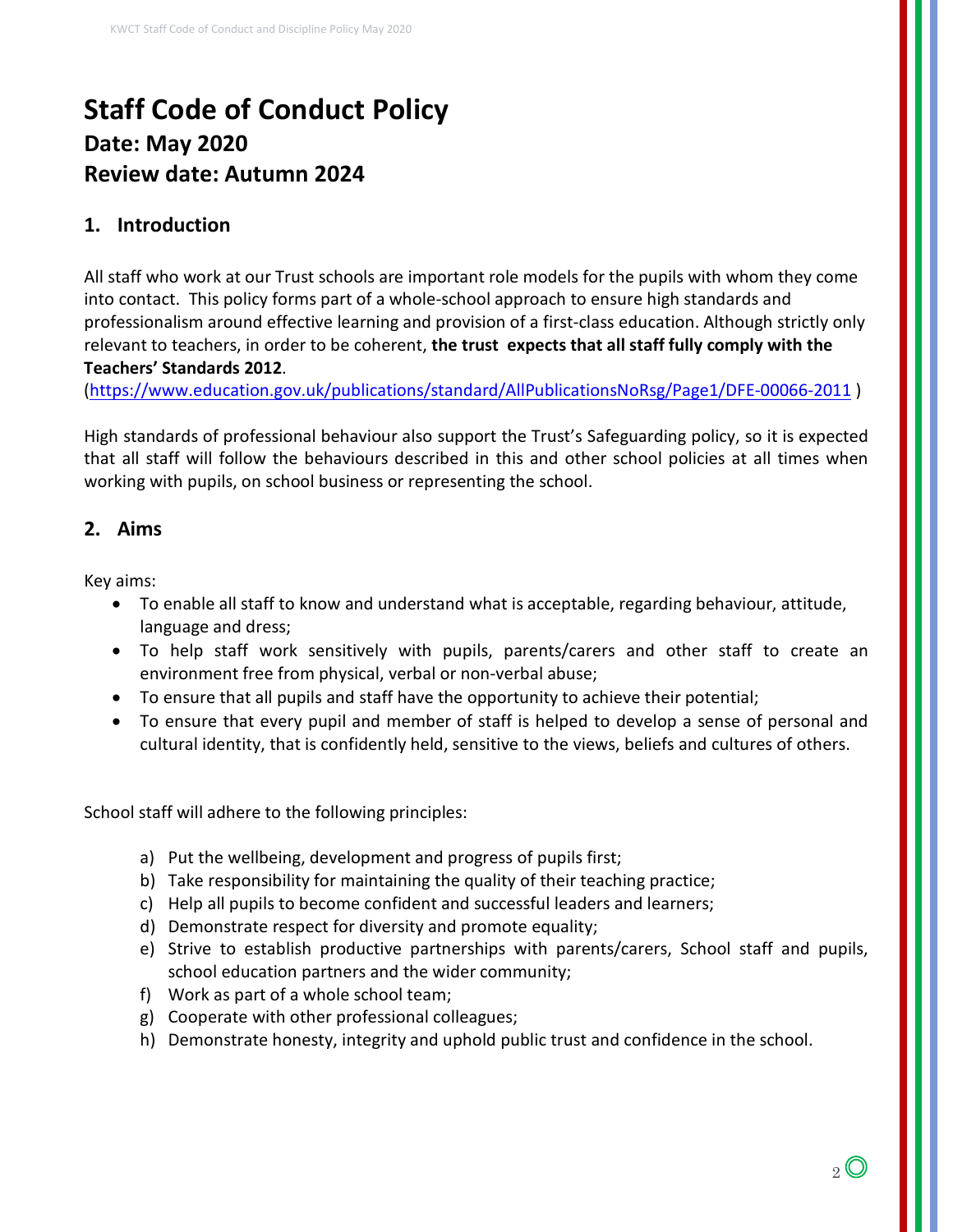### **3. Relationships with Pupils**

All staff have a duty to safeguard pupils from:

- Physical abuse
- Sexual abuse
- Emotional abuse
- Neglect

This duty to safeguard pupils includes the duty to report concerns about pupils to the designated person for child protection – this role is undertaken by the **Head of School and Deputy Headteacher at Green End and Ladybarn, and the Head of School at Cringle Brook.**

**All** staff have a responsibility to develop the emotional wellbeing of pupils as well as nurturing their academic potential – in particular this relates to:

- Treating all pupils with respect at all times. The use of derogatory, demeaning or abusive statements or subjecting a pupil to ridicule is not acceptable within any school activity.
- Staff are expected to set an example to pupils and therefore the use of appropriate language is important at all times. Swearing, the use of profane terms or the use of vulgarities is strictly forbidden.
- Staff should not shout at pupils (without serious reasons, for example where a pupil may come to harm) or create confrontational situations.
- Staff are expected to work with all pupils irrespective of their demeanour or ability. It is important that every opportunity is treated as a new beginning and staff should always try to emphasise the positive.
- Although dealing with children can at times be challenging, it is always important that staff remember that they are the adult and the professional and therefore all interactions with pupils and parents/carers should be seen within this context.
- Apart from family relationships, personal relationships with pupils are not to be encouraged and could result in gross misconduct.

#### **4. Conflicts of Interest and declarations**

Employees must declare any financial interest that they or their partner have in any contract or proposed contract with the school in which they are employed. This interest may be direct or indirect. The declaration must be put in writing to the Executive Headteacher or Chair of the Trust Board. Employees should also consider declaring non-financial interests, for example, they may do voluntary work for an organisation having dealings with school.

#### **5. Dress**

A professional, smart code of dress is expected from all staff at the school during normal working hours. All pupils are expected to dress to a high standard at all times and the same is expected of staff.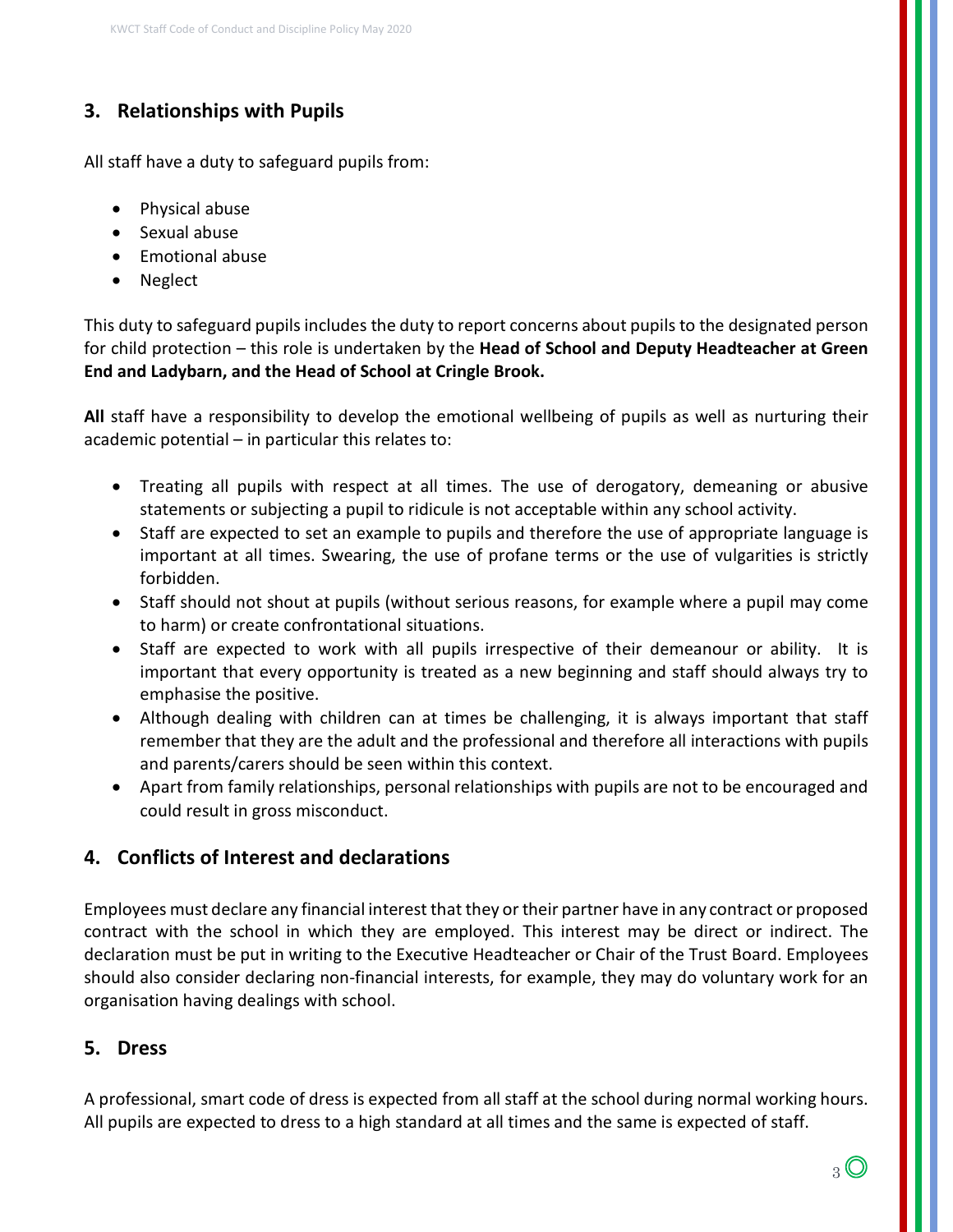Work wear for staff will reflect the professional environment in which they work and their contact with other professionals, children, parents and visitors. Leggings should only be worn instead of tights and not to replace trousers. Jeans should not be worn. During summer months, care should be taken to maintain a smartness for a professional environment.

More casual wear may be acceptable on trips, field courses and out of school hours for sport, drama, music production rehearsals when a professional smart code of dress is exactly the wrong code to wear e.g. on a mountainside.

Footwear should be safe and appropriate for the required role – trainers are not acceptable for everyday wear except when teaching physical education on that day.

Body piercings and anything other than discrete jewellery are discouraged where it offers a risk, however small, to pupils and other staff to be unsafe. Staff must conform to this convention while at the school or on school business. Tattoos should be covered, where possible.

Chewing gum is not allowed.

In the event of any clarification regarding suitable dress, the Executive Headteacher will decide on what is appropriate or safe.

#### **6. Equipment**

**Computers** – Staff are responsible for the use of school laptops / computers while in their possession and must be vigilant about who has access to their password (which should be kept confidential) and personal device. Pupils are not allowed to use staff log on details or indeed any computer if a member of staff is logged on. In the event of the laptop /computer (or any other equipment) being stolen, it must be reported immediately to the Executive Headteacher and the IT Network Manager. All staff must read and sign their agreement to adhere to the Trust's Staff IT Acceptable Use policy.

**Mobile Phones** –The routine use of personal mobile phones during timetabled learning or any pupil supervision time is not allowed.

**Other equipment** – Any items belonging to the school must remain available to be used by other staff and pupils as necessary. Staff will be responsible for the safe keeping of equipment loaned to them by the school.

The permission of the Head of School must be obtained if school equipment is to be taken home. It must be signed in and out with the Business Manager or their representative and appropriate insurance must be in place.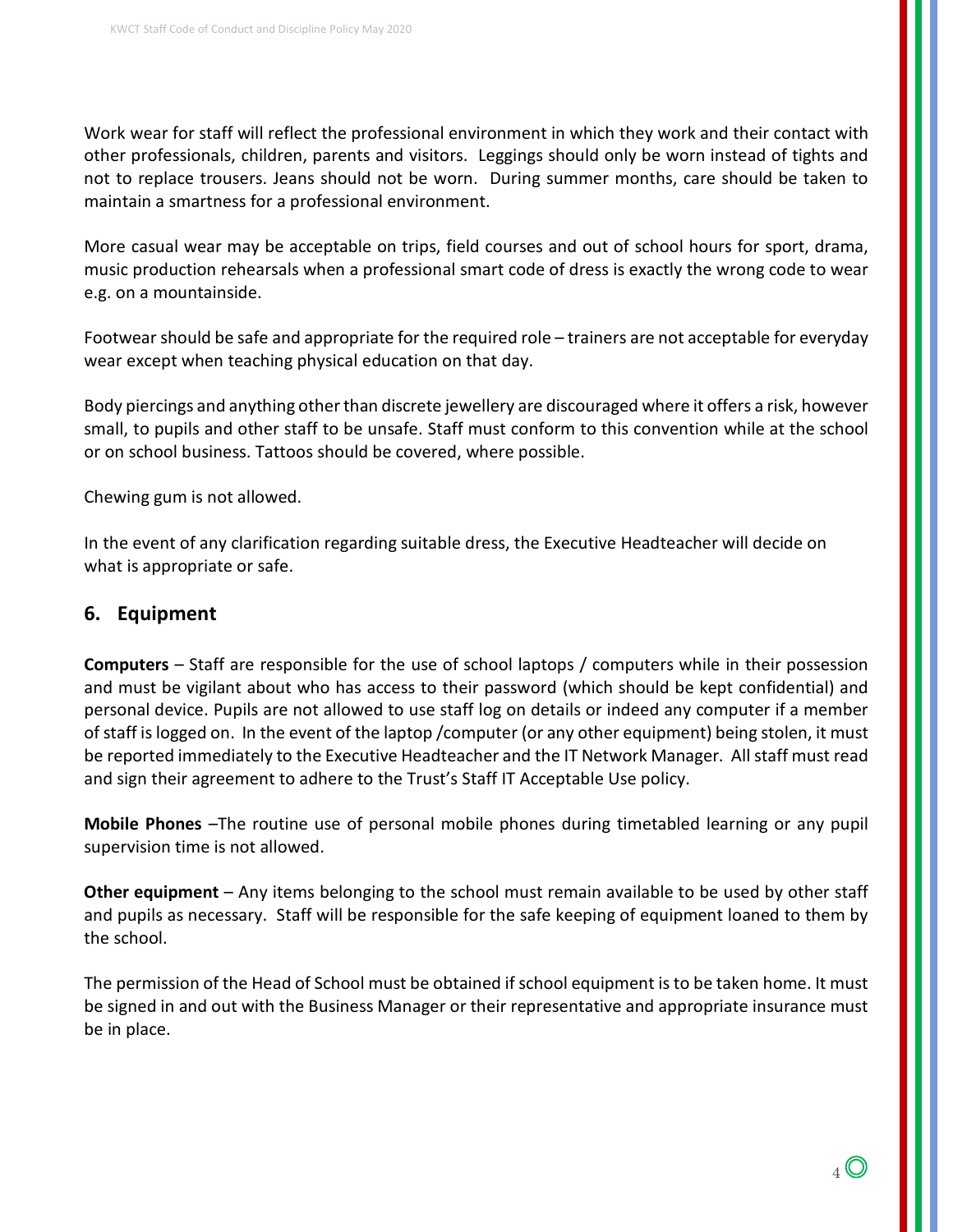### **7. Time Keeping and Attendance**

Staff should be familiar with the guidance in the school's staff A to Z regarding punctuality and attendance.

Punctuality is an important element in running a successful school. Pupils and staff are expected to attend all lessons on time and to remain on-site throughout the morning and afternoon timetabled sessions, unless permission has been granted. Staff should be ready to receive pupils at the scheduled start time for sessions as well as making sure pupils are not dismissed before the appropriate end of session time.

All duties, supervisory or otherwise, must be completed on time.

#### **8. Honesty and Integrity**

Staff must maintain high standards of honesty and integrity in their work. This includes the handling and claiming of money and the use of school property and facilities. Mis-appropriation of school monies is a criminal offence.

#### **9. Conduct Outside Work**

Staff must not engage in conduct outside work which could damage the reputation and standing of the school, the employee's own reputation, or the reputation of other members of the school community.

Criminal offences that involve violence, possession or misuse of drugs or sexual misconduct are likely to be regarded as unacceptable and potentially constitute gross misconduct.

Careful use of social media, including never accepting communications or friends requests from parents, pupils or former pupils must be strictly adhered to.

#### **10. Confidentiality**

Where staff have access to confidential information about pupils, their parents or carers, staff must not reveal such information except to those colleagues who have a professional role in relation to the pupil. All trust staff must read, and sign their agreement to adhere to the trust's confidentiality agreement.

All staff are likely at some point to witness actions which need to remain confidential. For example, where a pupil is bullied by another pupil (or member of staff), this needs to be reported and dealt with in accordance with the appropriate procedures. Such matters must not be discussed outside the school, including with the pupil's parent or carer, nor with colleagues from the school.

Staff have an obligation to share with the school's Designated Person for Child Protection any information which gives rise to any concerns about the safety and welfare of a pupil (See Safeguarding Policy). Staff must be careful never to promise a pupil that they will not act on information. All concerns must be recorded on the dedicated system and a written statement given to the Designated Person.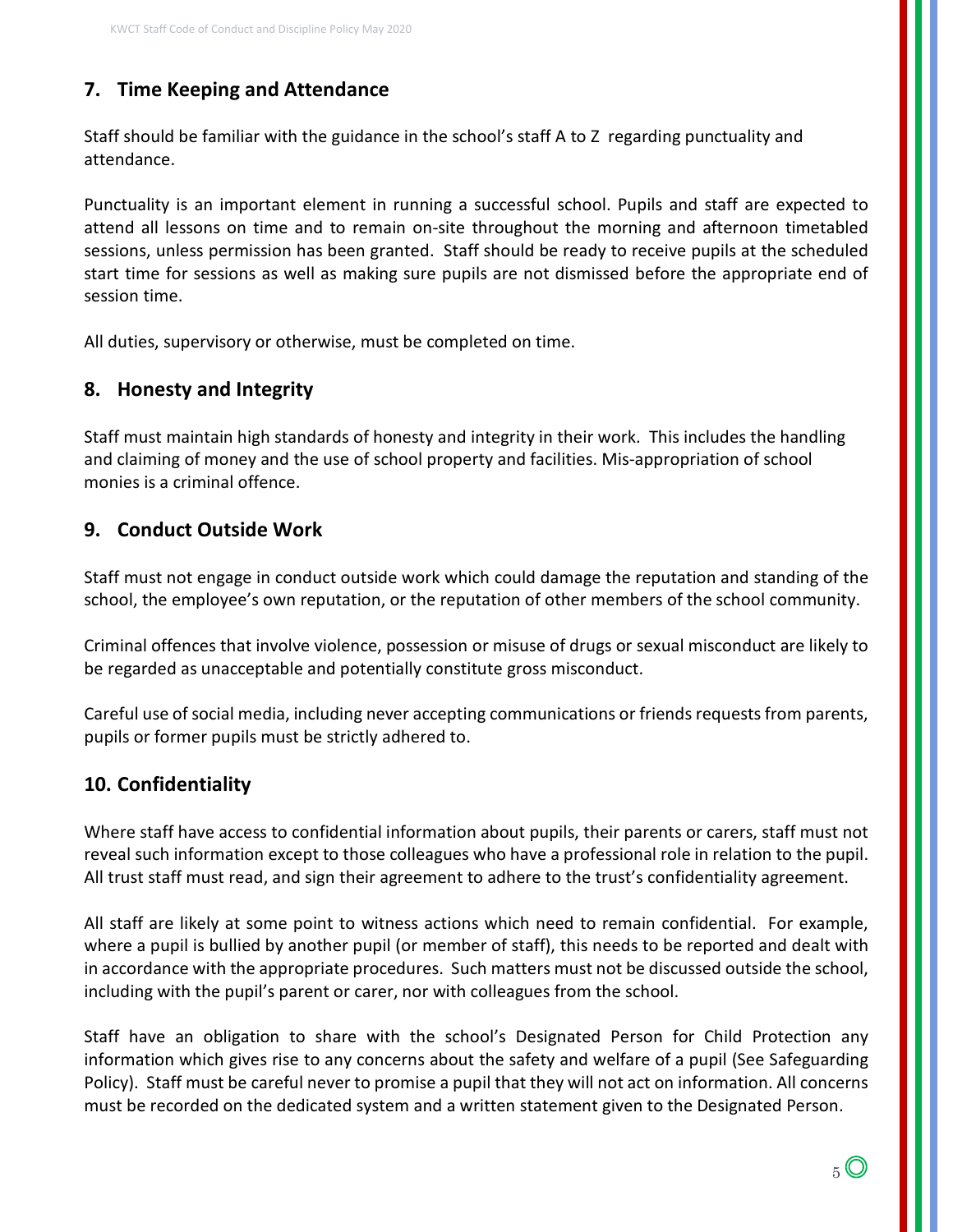All press contact is to be undertaken through the Executive Headteacher only.

#### **11. Data Protection**

All staff are to undertake data protection training.

Staff are responsible for collecting, storing and processing any personal data in accordance with the Data Protection Policy. Staff will will protect personal data and keep it safe from unauthorised or unlawful access, alteration, processing or disclosure, and against accidental or unlawful loss, destruction or damage. All staff are to read and sign their agreement to adhere to the trust's Data Protection Policy.

#### **12. Smoking/Alcohol /Drugs**

Alcohol may not be consumed during working hours.

No facilities will be provided for smokers either inside or outside the premises. Staff are not permitted to smoke in the school premises or grounds or take or be in possession of illegal substances. Staff must not stand by the school perimeter and smoke.

Staff must follow the school's Safeguarding policy and Sex and Relationship Education policy when discussing issues such as the use of illegal substances, with pupils.

It is expected that staff will attend for work in a fit state to carry out their duties – staff found under the influence of drugs or alcohol, will be deemed to be unfit and will be subject to disciplinary action.

#### **13. Staff Conduct during a Pandemic**

Good hygiene routines in school are expected from all staff, particularly during a pandemic.

It is expected that all staff keep their line manager updated in terms of their health, and essential in times of a pandemic. Staff should update their line manager in instances such as showing symptoms, having to self isolate or clinically shield.

Staff should refer to the government guidelines issued for schools [https://www.gov.uk/government/collections/coronavirus-covid-19-guidance-for-schools-and-other](https://www.gov.uk/government/collections/coronavirus-covid-19-guidance-for-schools-and-other-educational-settings)[educational-settings](https://www.gov.uk/government/collections/coronavirus-covid-19-guidance-for-schools-and-other-educational-settings) and will be advised by the Senior Leadership Team of any other processes and procedures that should be adhered to during any critical incident event.

#### **14. Use of Cars**

For their own protection, staff should **never** give lifts to pupils without obtaining the agreement of a member of the Senior Leadership Team. Staff must, in addition, check that their insurance covers them taking a pupil in their car through having class 1 business use cover.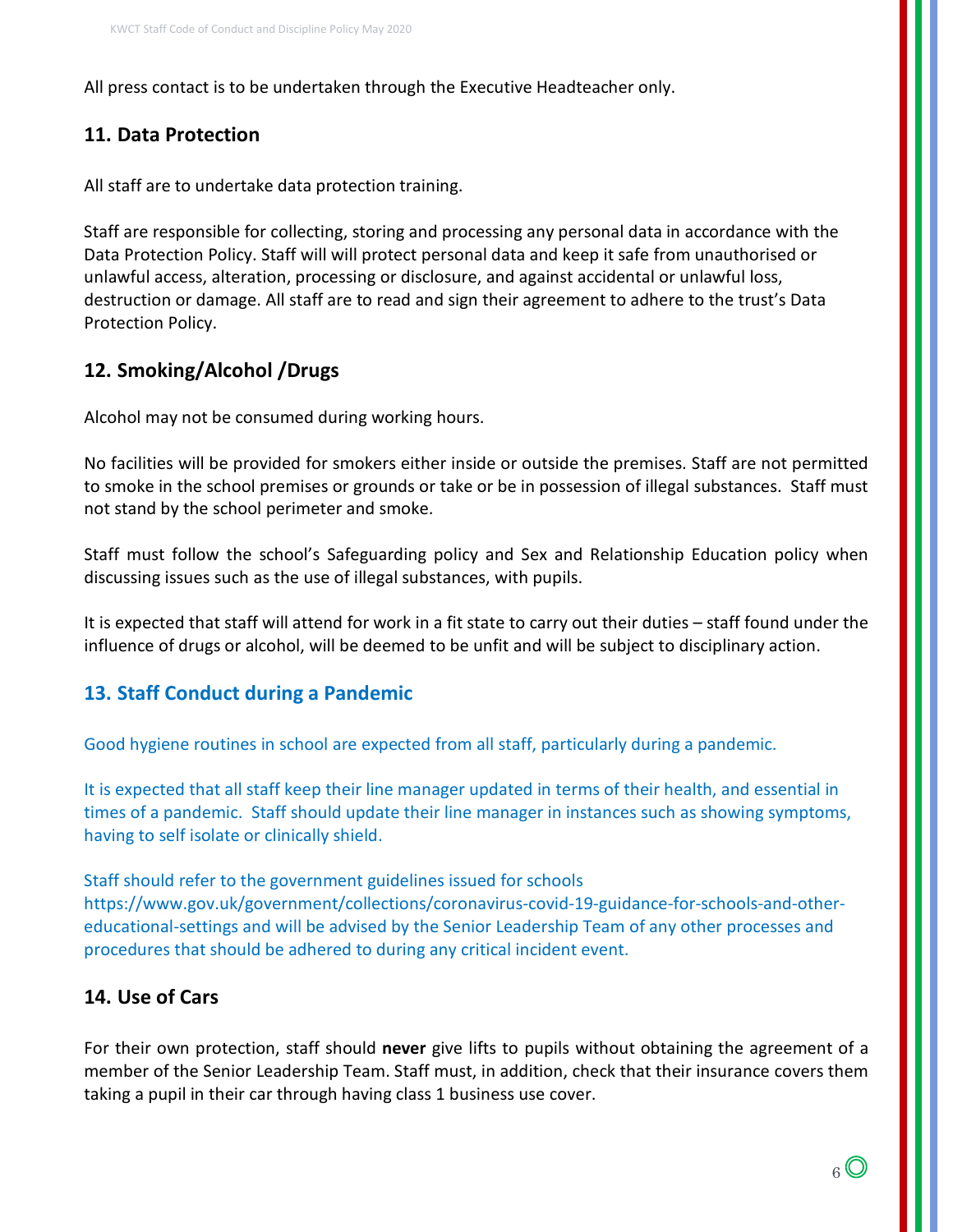All staff who attend courses or meetings on behalf of the school or as part of their professional development must ensure that they have the appropriate insurance in place.

#### **15. Relationships With Other Staff**

All staff are entitled to feel safe and secure at work and be free from intimidation or bullying behaviour. Staff must show professional courtesy and respect at all times to others working within the school.

Should a member of staff feel that the above guideline has not been followed they should raise the matter with their line manager or in the case where this involves the line manager, with the member of the Senior Leadership Team. Where the Head of School is suspected, the Chair of the Trust Board or the Executive Headteacher should be contacted.

#### **16. Parental /Care Contacts**

**Response Times -** the school has an expectation that staff will act swiftly and professionally at all times. This is particularly important where parents/carers have contacted the school with a concern or complaint relating to the education of their child. The school has a well-publicised Complaints Policy and staff are expected to carefully follow the procedures defined in that policy. Our aim is to make a return call on the same day as the original contact was made, even if in the first instance this is just a holding call. At the very least, a reply call must be made within 2 school days. Where an error has been made, an apology should be given and the mistake corrected as soon as possible.

Investigations should be carried out promptly and effectively with parents/carers informed of the outcome as soon as is practical. Where an ongoing investigation may take some time, due to a pupil or member of staff being absent, parents/carers should be informed and given a date by which the investigation will be completed.

**Phone calls home** - Parents are contacted when a child is absent and there has been no contact from home with a reason for absence. This will be done in the morning as early as possible. If there are concerns about a pupil, the person nominated by the Head of School will decide on the most appropriate member of staff to make contact. Staff must check the database prior to contacting home, to ensure they are clear about the relationships and names within the home.

#### **17. Social Networking And The Internet**

Staff personal mobile numbers are not to be shared with pupils or parents. If contact has to be made, it must be made using a school mobile. If on a trip or visit, the school mobile number may likewise be given and a school phone will be issued for this purpose.

Personal accounts on social networking sites such as Twitter, MSN, Facebook etc are **not to be used** on trust owned devices. Staff must not add current pupils or parents to their personal social networking sites.. All staff must read and sign their agreement to adhere to the trust's Adult Social Media policy.

Accessing inappropriate material via any school internet is prohibited. See ICT Acceptable Use & Code of Conduct policy.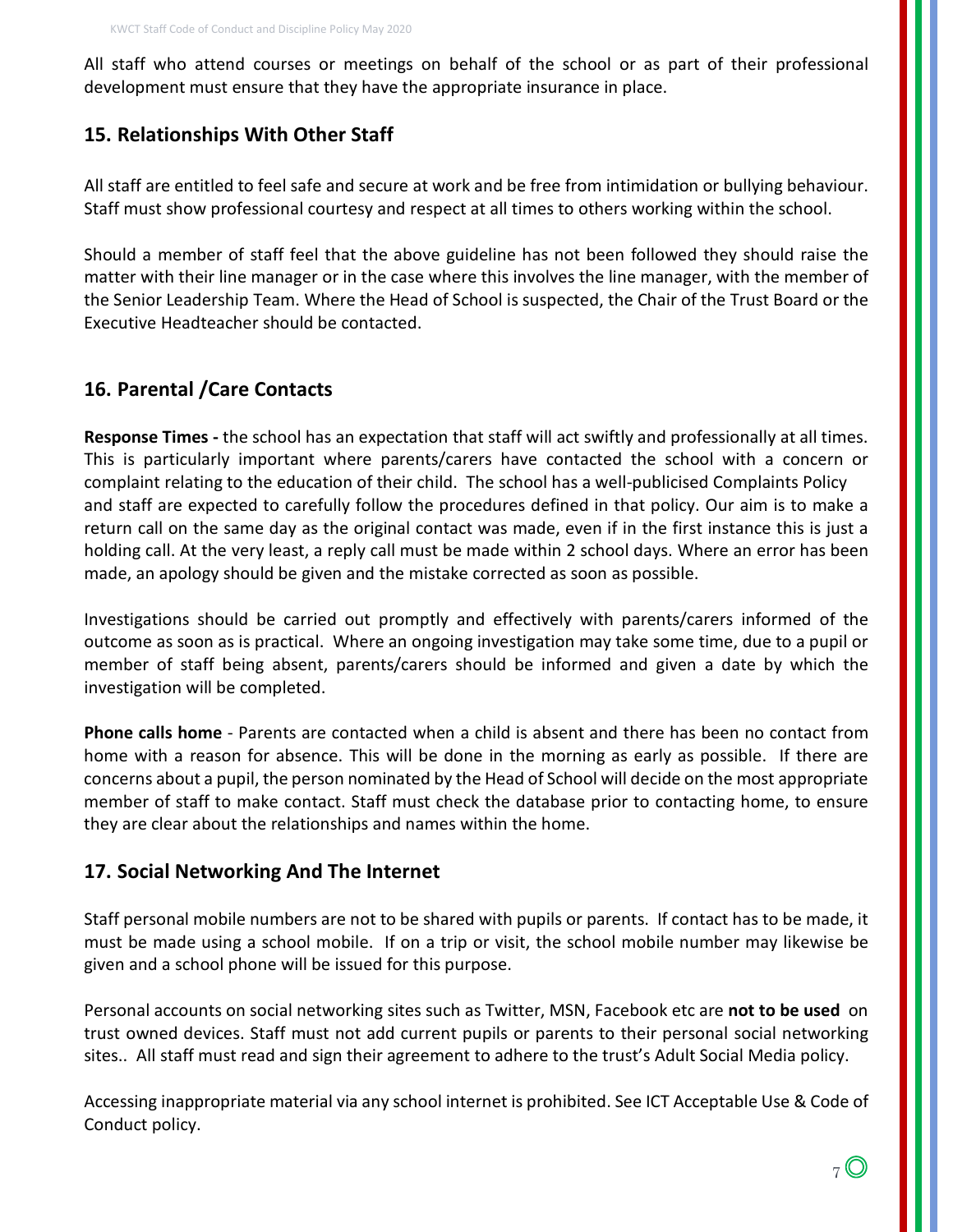The Internet should be used only for school educational purposes and tasks associated with an individual's role and not for personal reasons.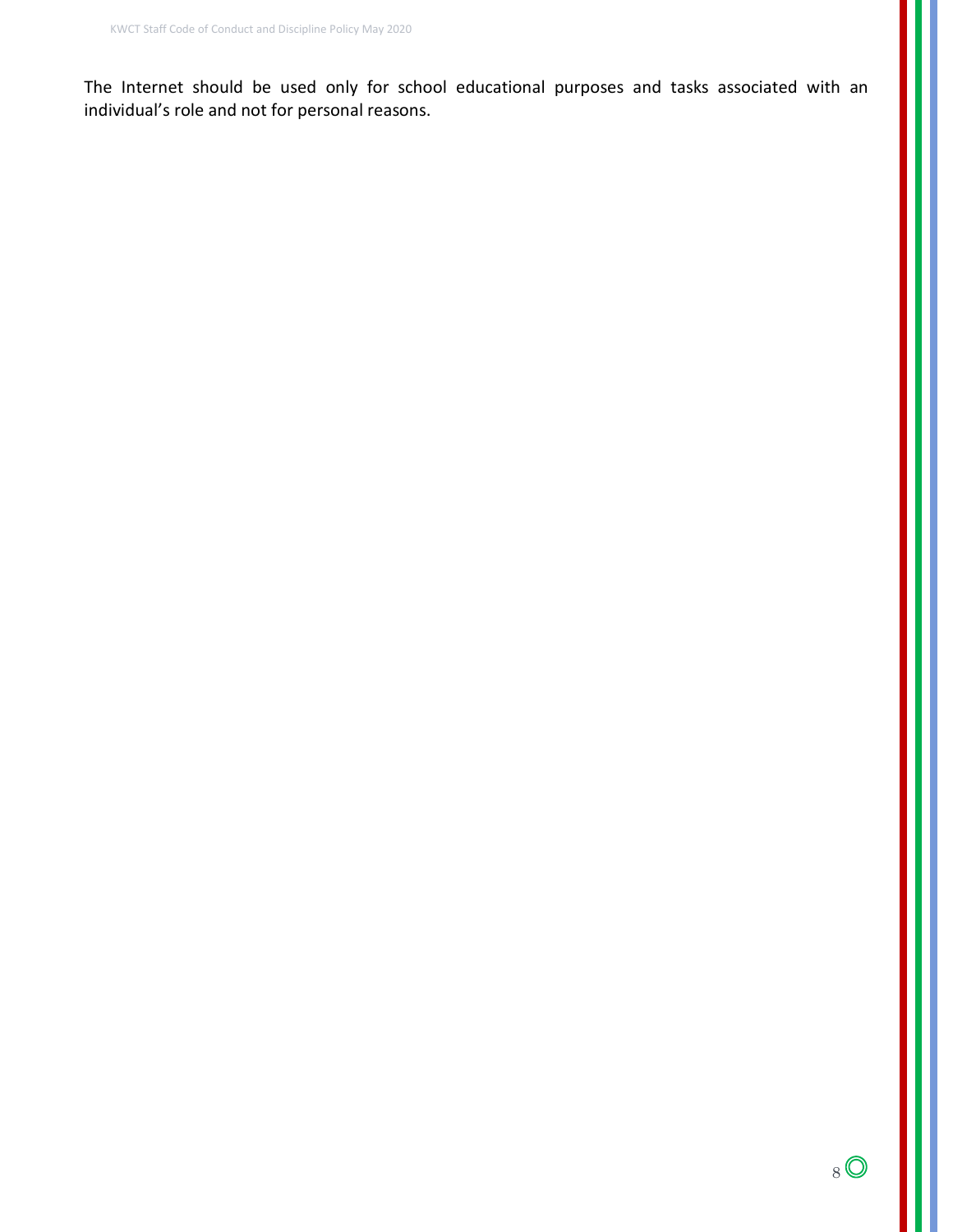### **18. School Identification**

All staff must wear their school identification at all times while they are working or present in the school building and surrounding external areas. Any unidentified person should be asked for their identification and a member of the Senior Leadership Team or office alerted if no appropriate identification is given.

#### **19. Disciplinary Action**

All staff need to recognise that failure to meet appropriate standards of behaviour and conduct may result in disciplinary action, including dismissal.

#### **20. Monitoring and Review**

The Executive Headteacher is responsible for monitoring the implementation of this policy and making an annual report to Trustees regarding any changes to the policy or serious staff infringements.

#### **21. Relation to other Policies**

This policy should be read in conjunction to the other Trust policies including Adult Social Media Policy, Safeguarding Policy, Staff IT Acceptable Use Policy, Confidentiality Policy, Data Protection Policy and Register of Business Interests Policy.

#### **Issue Status**

| Date                                                                          | <i><u><b>Issue</b></u></i> | Date            | Review date |
|-------------------------------------------------------------------------------|----------------------------|-----------------|-------------|
|                                                                               |                            | Approved<br>bv  |             |
|                                                                               |                            | <b>Trustees</b> |             |
| September 16                                                                  | Version 1 - September 16   |                 | Autumn 2021 |
| December 18                                                                   | Version 2 - December 18    | 17.12.18        | Autumn 2022 |
| Amended to add paragraph on data protection and update social media section.  |                            |                 |             |
| May 2020                                                                      | Version 3 - May 20         | 21.5.20         | Autumn 2024 |
| Updated out of review cycle to add a section on staff conduct during pandemic |                            |                 |             |